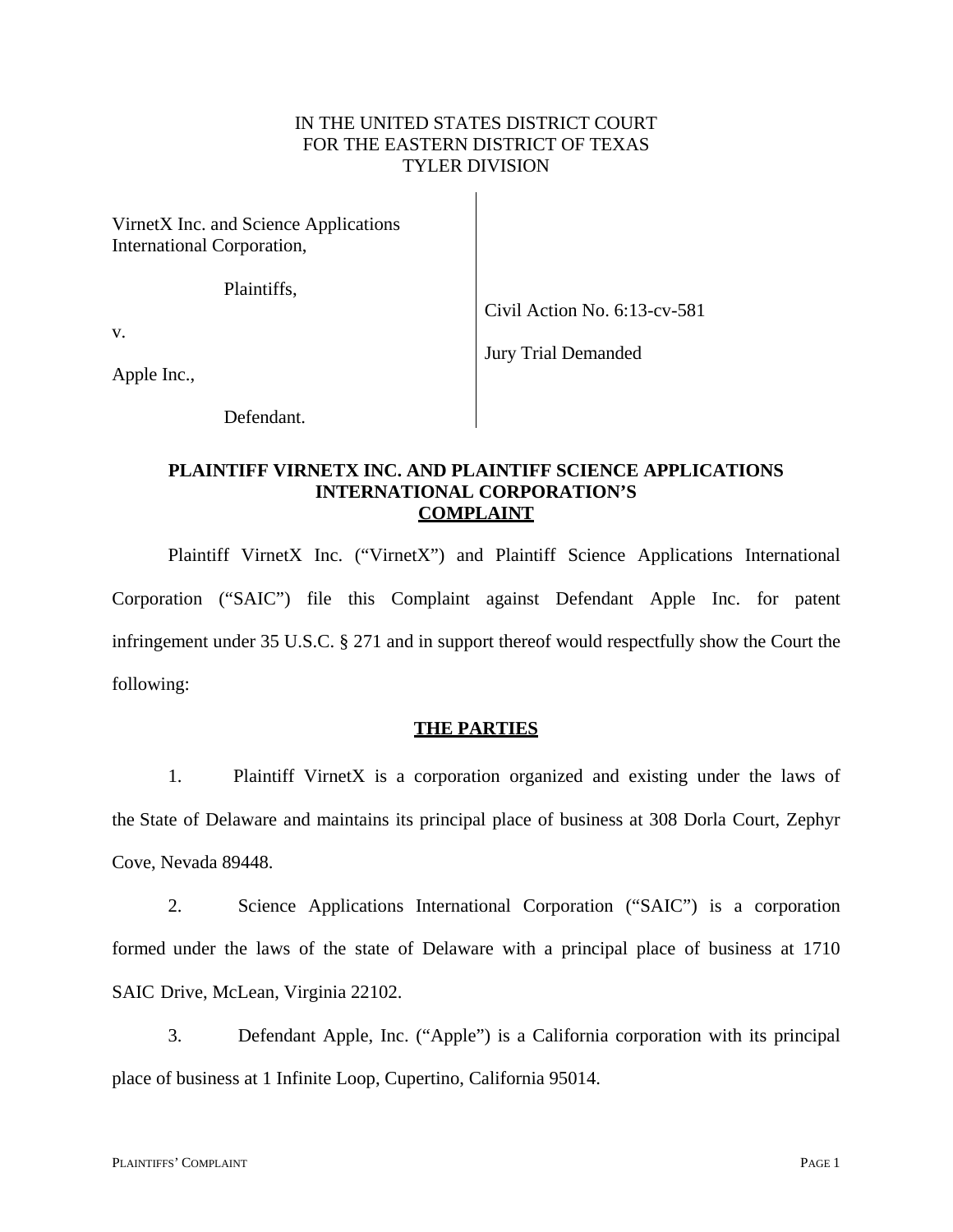#### **JURISDICTION AND VENUE**

4. This is an action for patent infringement arising under the patent laws of the United States, Title 35, United States Code. This Court has exclusive subject matter jurisdiction over this case for patent infringement under 28 U.S.C. § 1338.

5. Venue is proper in the Eastern District of Texas under 28 U.S.C. §§ 1391 and 1400(b).

6. This Court has personal jurisdiction over Defendant Apple. Apple has conducted and does conduct business within the State of Texas. Apple, directly or through subsidiaries or intermediaries (including distributors, retailers, and others), ships, distributes, offers for sale, sells, and advertises (including the provision of an interactive web page) its products and/or services in the United States, the State of Texas, and the Eastern District of Texas. Apple, directly and through subsidiaries or intermediaries (including distributors, retailers, and others), has purposefully and voluntarily placed one or more of its infringing products and/or services, as described below, into the stream of commerce with the expectation that they will be purchased and used by consumers in the Eastern District of Texas. These infringing products and/or services have been and continue to be purchased and used by consumers in the Eastern District of Texas. Apple has committed acts of patent infringement within the State of Texas and, more particularly, within the Eastern District of Texas.

#### **ASSERTED PATENT**

7. At 12:00 a.m. EDT on August 6, 2013 [e.g., 11:00 p.m. CDT on August 5, 2013], United States Patent No. 8,504,697 ("the '697 patent") entitled "System and Method Employing an Agile Network Protocol for Secure Communications Using Secure Domain Names" was duly and legally issued with Victor Larson, Robert Dunham Short, III, Edmund Colby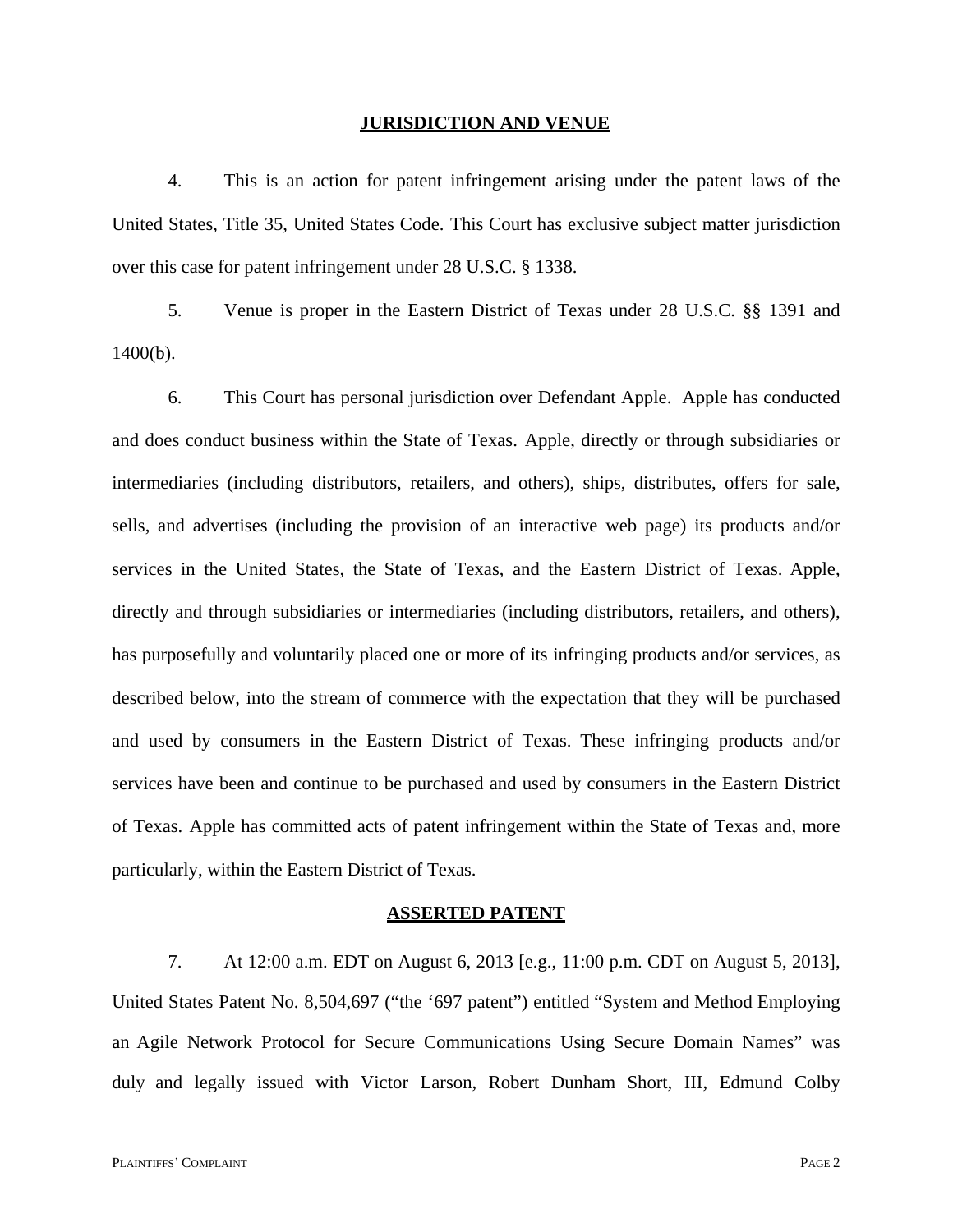Munger, and Michael Williamson as the named inventors after full and fair examination. VirnetX, together with SAIC, owns all rights, title, and interest in and to the '697 patent<sup>1</sup> and possesses all rights of recovery under the '697 patent.

### **COUNT ONE PATENT INFRINGEMENT BY APPLE**

8. Plaintiffs incorporate by reference paragraphs 1-7 as if fully set forth herein. As described below, Apple has infringed and/or continues to infringe the '697 patent.

9. At least Apple's servers and other Apple computers that support the FaceTime functionality, when configured and operating in a system as specified by Apple, and Apple iPhone devices capable of using the FaceTime functionality, including the Apple iPhone 4, iPhone 4S, and iPhone 5; Apple iPod Touch devices capable of using the FaceTime functionality, including the Apple iPod Touch 4th Generation and iPod Touch 5th Generation; Apple iPad devices capable of using the FaceTime functionality, including the Apple iPad 2, iPad 3rd Generation, and iPad 4th Generation; the Apple iPad mini; and Apple computers capable of using the FaceTime functionality (*e.g.*, running the FaceTime for Mac application), including Apple computers running OS X 10.6.6 or higher, infringe at least system claims 14, 15, 17, 21-23, 26, 28, and 30 of the '697 patent. Apple makes and/or uses these systems and thus directly infringes at least claims 14, 15, 17, 21-23, 26, 28, and 30 of the '697 patent.

10. The use of at least Apple's servers and other Apple computers that support the FaceTime functionality, when configured and operating in a system as specified by Apple, and Apple iPhone devices capable of using the FaceTime functionality, including the Apple iPhone 4, iPhone 4S, and iPhone 5; Apple iPod Touch devices capable of using the FaceTime functionality, including the Apple iPod Touch 4th Generation and iPod Touch 5th Generation;

 $<sup>1</sup>$  SAIC maintains an equity interest and review rights related to the '697 patent.</sup>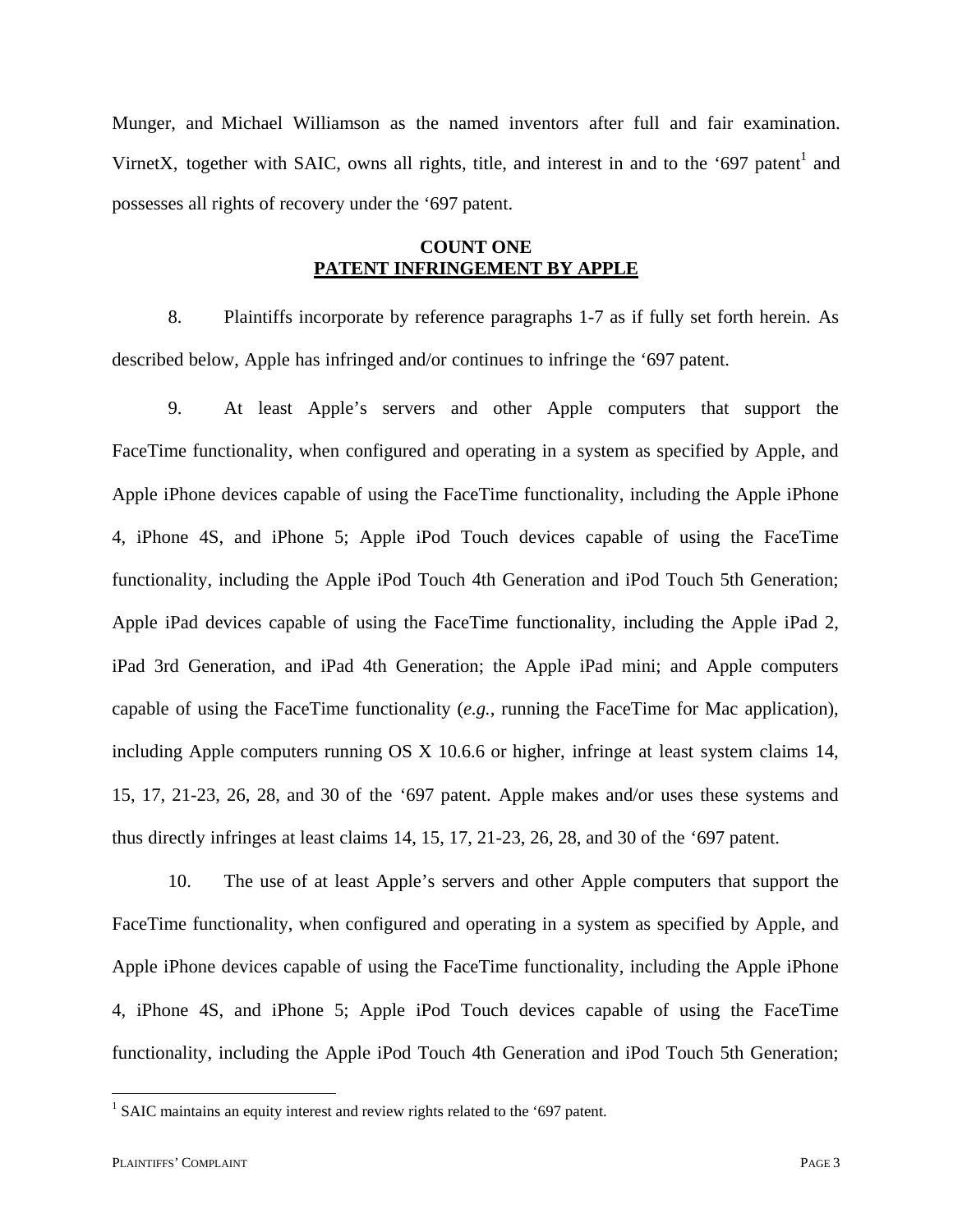Apple iPad devices capable of using the FaceTime functionality, including the Apple iPad 2, iPad 3rd Generation, and iPad 4th Generation; the Apple iPad mini; and Apple computers capable of using the FaceTime functionality (*e.g.*, running the FaceTime for Mac application), including Apple computers running OS X 10.6.6 or higher, as intended by Apple, infringes at least method claims 1, 2, 4, 8-10, 13, and 29 of the '697 patent. Apple uses these products and thus directly infringes at least claims 1, 2, 4, 8-10, 13, and 29 of the '697 patent.

11. In addition, Apple provided or currently provides at least Apple iPhone devices capable of using the FaceTime functionality, including the Apple iPhone 4, iPhone 4S, and iPhone 5; Apple iPod Touch devices capable of using the FaceTime functionality, including the Apple iPod Touch 4th Generation and iPod Touch 5th Generation; Apple iPad devices capable of using the FaceTime functionality, including the Apple iPad 2, iPad 3rd Generation, and iPad 4th Generation; the Apple iPad mini; and Apple computers capable of using the FaceTime functionality (*e.g.*, running the FaceTime for Mac application), including Apple computers running OS X 10.6.6 or higher, and media that store, cache, or distribute iPhone OS or iOS to others, such as resellers and end-user customers, in the United States who, in turn, use these products to infringe at least claims 1, 2, 4, 8-10, 13-15, 17, 21-23, 26, and 28-30 of the '697 patent.

12. Apple indirectly infringes the '697 patent by inducing infringement by others, such as resellers and end-user customers, in accordance with 35 U.S.C. § 271(b), because Apple actively induces infringement of the '697 patent by others, such as resellers and end-user customers.

13. Apple indirectly infringes the '697 patent by contributing to infringement by others, such as resellers and end-user customers, in accordance with 35 U.S.C. § 271(c),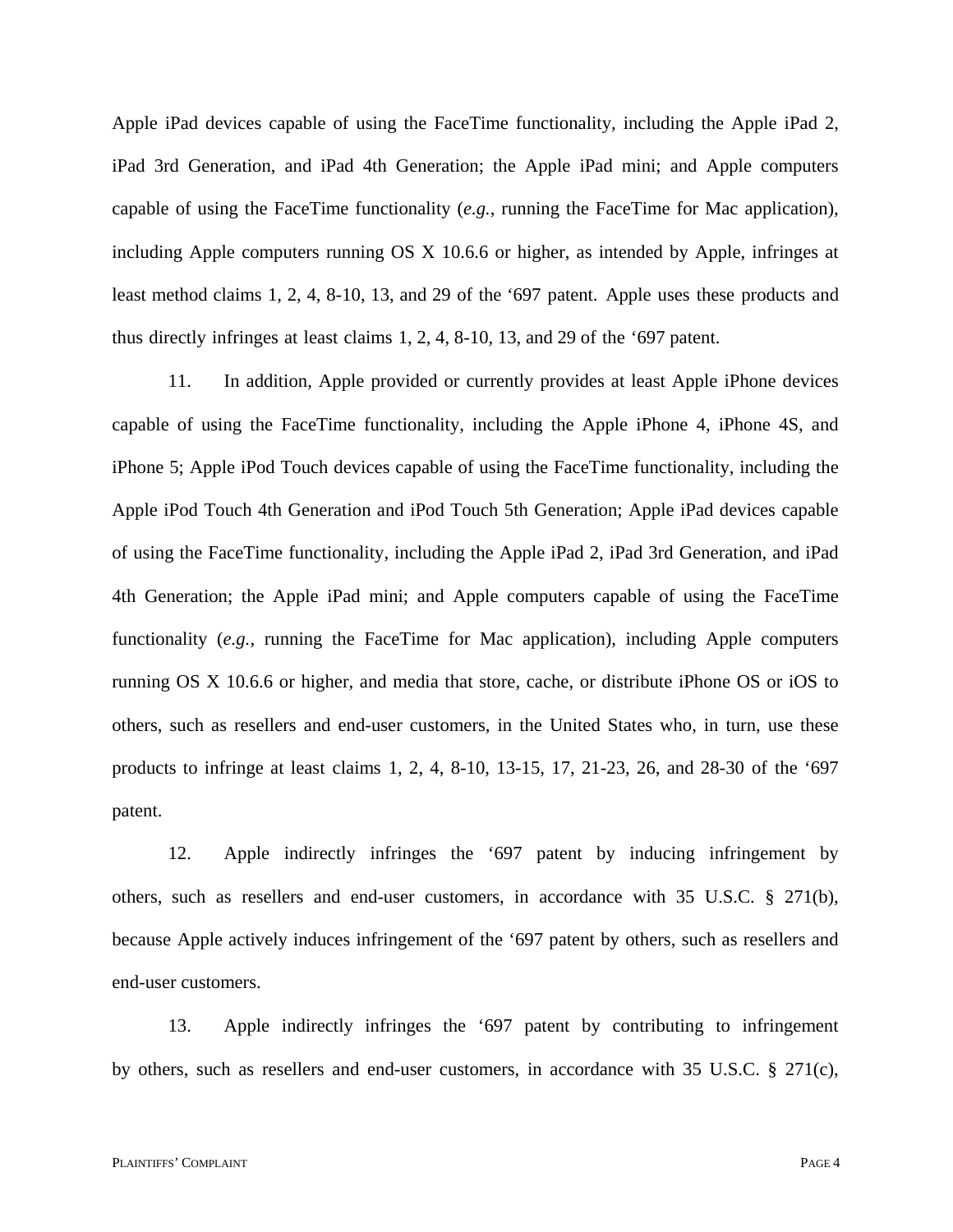because Apple offers to sell or sells within the United States a component of a patented machine, manufacture, combination, or composition, or a material or apparatus for use in practicing a patented process, constituting a material part of the invention, knowing the same to be especially made or especially adapted for use in an infringement of such patent, and not a staple article or commodity of commerce suitable for substantial non-infringing use.

14. At least Apple's servers and other Apple computers that support the iMessage functionality, when configured and operating in a system as specified by Apple, and Apple iPhone devices capable of using the iMessage functionality, including the Apple iPhone 3GS, iPhone 4, iPhone 4S, and iPhone 5; Apple iPod Touch devices capable of using the iMessage functionality, including the Apple iPod Touch 3rd Generation, iPod Touch 4th Generation, and iPod Touch 5th Generation; Apple iPad devices capable of using the iMessage functionality, including the Apple iPad, iPad 2, iPad 3rd Generation, and iPad 4th Generation; the Apple iPad mini; and Apple computers capable of using the iMessage functionality (*e.g.*, running the Messages for Mac application), including Apple computers running OS X 10.7 or higher, infringe at least system claims 14, 15, 21-23, 26, 28, and 30 of the '697 patent. Apple makes and/or uses these systems and thus directly infringes at least claims 14, 15, 21-23, 26, 28, and 30 of the '697 patent.

15. The use of at least Apple's servers and other Apple computers that support the iMessage functionality, when configured and operating in a system as specified by Apple, and Apple iPhone devices capable of using the iMessage functionality, including the Apple iPhone 3GS, iPhone 4, iPhone 4S, and iPhone 5; Apple iPod Touch devices capable of using the iMessage functionality, including the Apple iPod Touch 3rd Generation, iPod Touch 4th Generation, and iPod Touch 5th Generation; Apple iPad devices capable of using the iMessage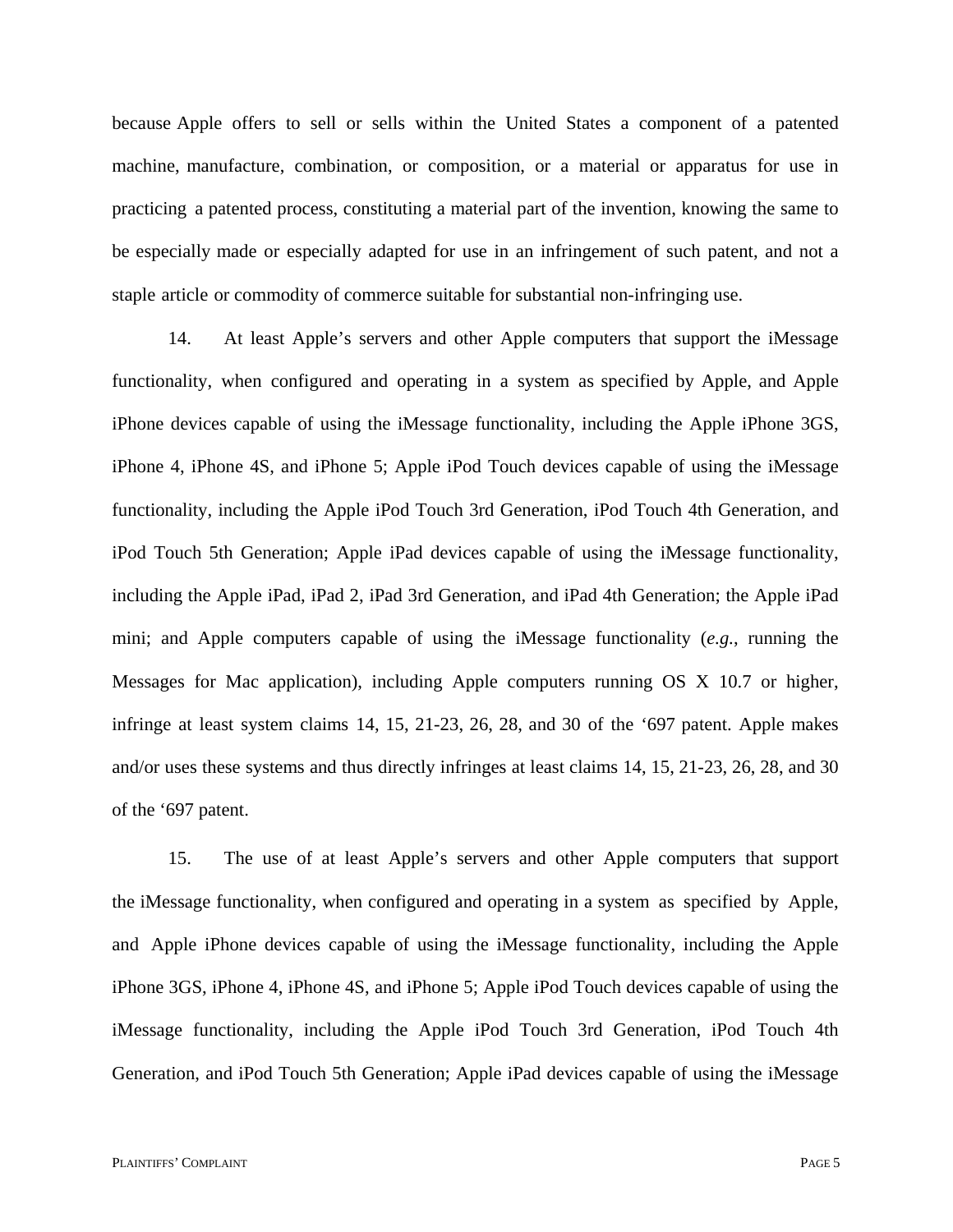functionality, including the Apple iPad, iPad 2, iPad 3rd Generation, and iPad 4th Generation; the Apple iPad mini; and Apple computers capable of using the iMessage functionality (*e.g.*, running the Messages for Mac application), including Apple computers running OS X 10.7 or higher, infringes at least method claims 1, 2, 8-10, 13, and 29 of the '697 patent. Apple uses these products and thus directly infringes at least claims 1, 2, 8-10, 13, and 29 of the '697 patent.

16. In addition, Apple provided or currently provides at least Apple iPhone devices capable of using the iMessage functionality, including the Apple iPhone 3GS, iPhone 4, iPhone 4S, and iPhone 5; Apple iPod Touch devices capable of using the iMessage functionality, including the Apple iPod Touch 3rd Generation, iPod Touch 4th Generation, and iPod Touch 5th Generation; Apple iPad devices capable of using the iMessage functionality, including the Apple iPad, iPad 2, iPad 3rd Generation, and iPad 4th Generation; the Apple iPad mini; and Apple computers capable of using the iMessage functionality (*e.g.*, running the Messages for Mac application), including Apple computers running OS X 10.7 or higher, and media that store, cache, or distribute iPhone OS or i OS to others, such as resellers and end-user customers, in the United States who, in turn, use these products to infringe at least claims 1, 2, 8-10, 13- 15, 21-23, 26, and 28-30 of the '697 patent.

17. Apple indirectly infringes the '697 patent by inducing infringement by others, such as resellers and end-user customers, in accordance with 35 U.S.C. § 271(b), because Apple actively induces infringement of the '697 patent by others, such as resellers and end-user customers.

18. Apple indirectly infringes the '697 patent by contributing to infringement by others, such as resellers and end-user customers, in accordance with 35 U.S.C. § 271(c),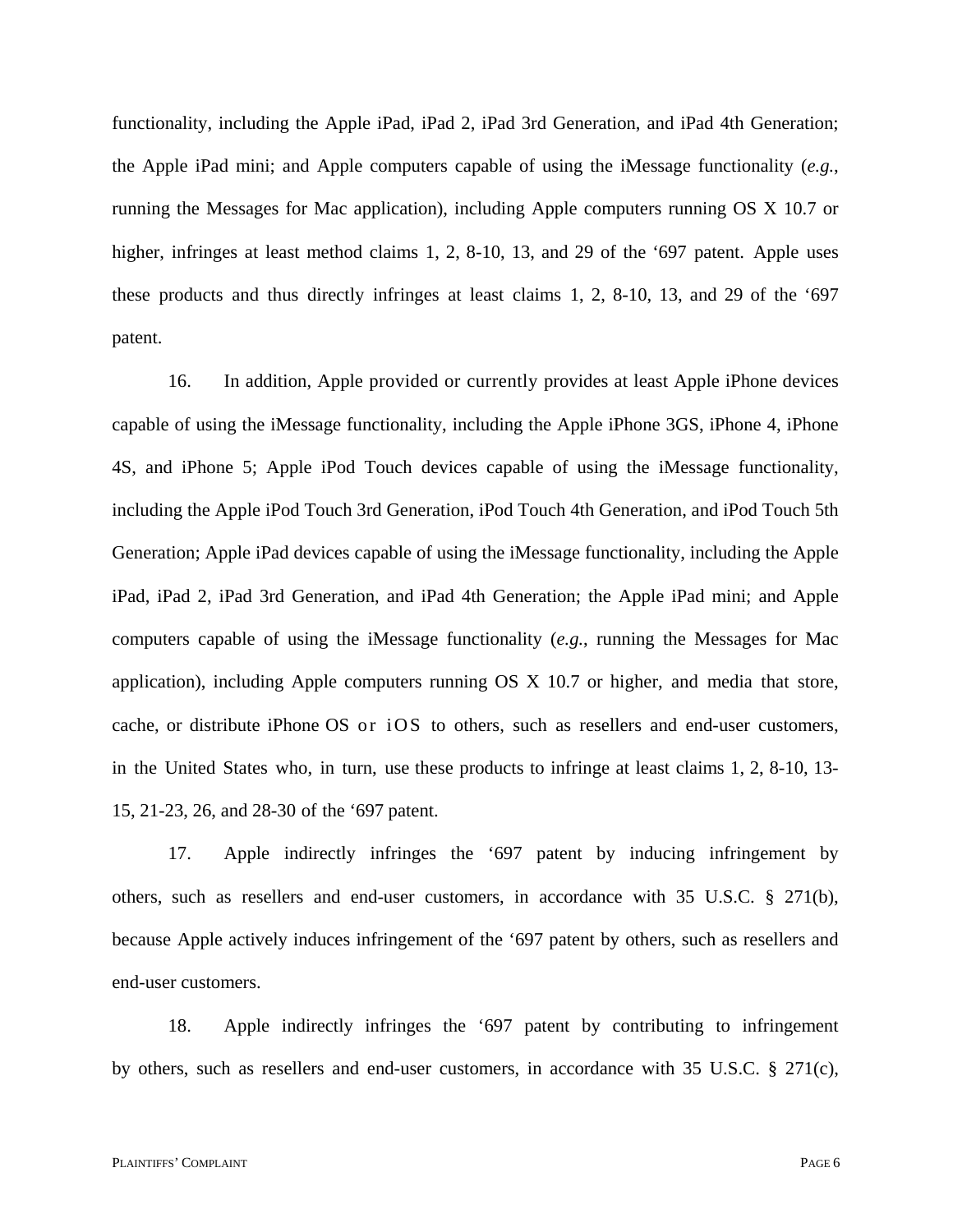because Apple offers to sell or sells within the United States a component of a patented machine, manufacture, combination, or composition, or a material or apparatus for use in practicing a patented process, constituting a material part of the invention, knowing the same to be especially made or especially adapted for use in an infringement of such patent, and not a staple article or commodity of commerce suitable for substantial non-infringing use.

19. Apple's acts of infringement have caused damage to VirnetX. VirnetX is entitled to recover from Apple the damages sustained by VirnetX as a result of Apple's wrongful acts in an amount subject to proof at trial. In addition, the infringing acts and practices of Apple have caused, are causing, and, unless such acts and practices are enjoined by the Court, will continue to cause immediate and irreparable harm to VirnetX for which there is no adequate remedy at law, and for which VirnetX is entitled to injunctive relief under 35 U.S.C. § 283.

20. Apple has received actual notice of infringement prior to this lawsuit, including at least through previous cases against Apple, *VirnetX Inc. v. Cisco Inc.*, 6:10-cv-417 (E.D. Tex.) and *VirnetX Inc. v. Apple Inc.*, 6:12-cv-855 (E.D. Tex.), Apple's knowledge of the common specification between the '697 patent and related patents previously asserted against Apple, Apple's knowledge of VirnetX's ongoing prosecution efforts, publicly available copies of the Notice of Allowance and Issue Notification relating to the application that matured into the '697 patent, and Apple's knowledge of a meet-and-confer in 6:12-cv-855 relating to an amendment to add the '697 patent to that case. Apple has also received constructive notice as VirnetX marks its products in compliance with 35 U.S.C. § 287.

21. Apple has willfully infringed and/or does willfully infringe the '697 patent.

### **DEMAND FOR JURY TRIAL**

Plaintiffs hereby demand a jury for all issues so triable.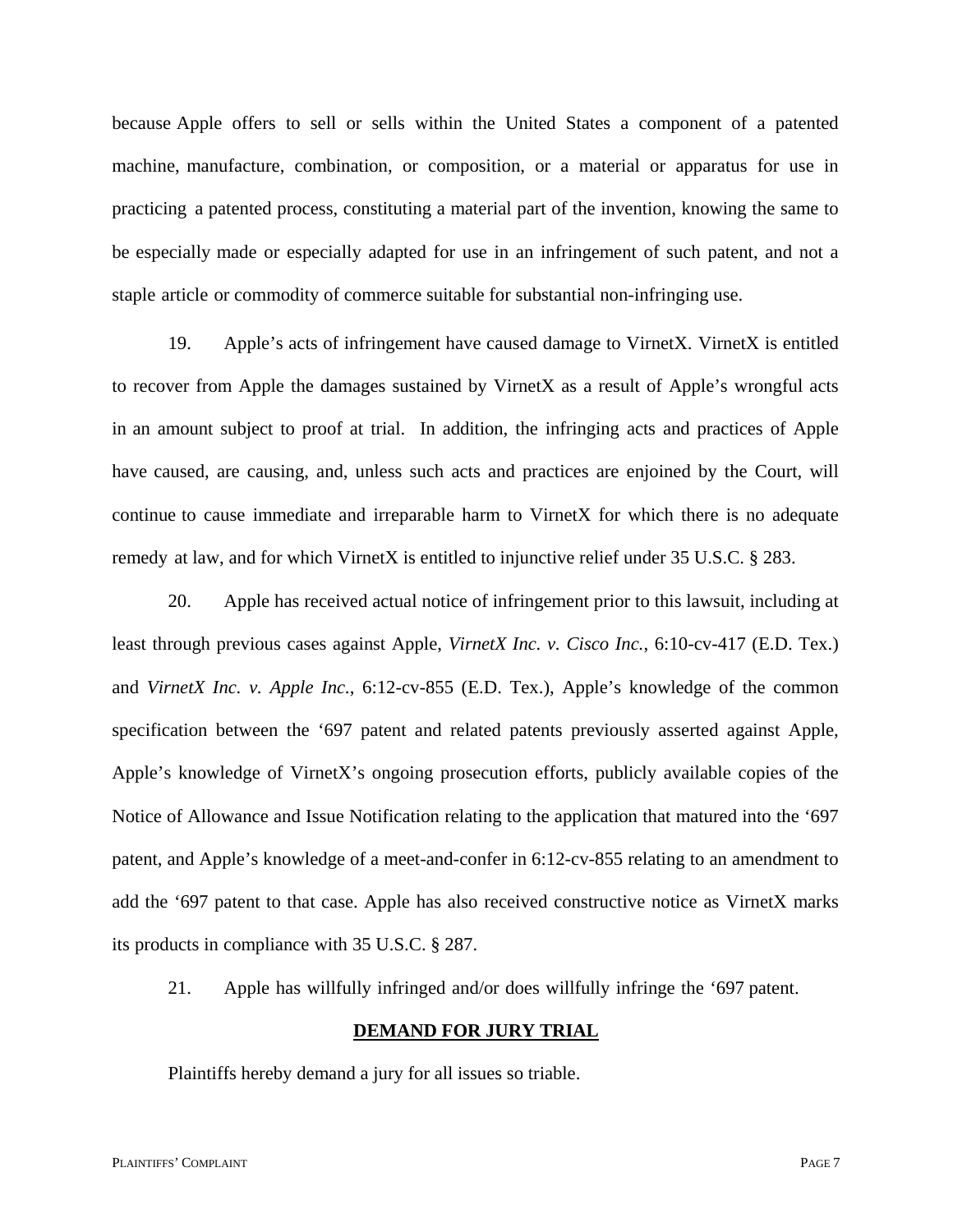#### **PRAYER FOR RELIEF**

WHEREFORE, Plaintiffs pray for the following relief:

1. A judgment that Apple has directly infringed the '697 patent, contributorily infringed the '697 patent, and/or induced the infringement of the '697 patent;

2. A preliminary and permanent injunction preventing Apple and its respective officers, directors, agents, servants, employees, attorneys, licensees, successors, and assigns, and those in active concert or participation with any of them, from directly infringing, contributorily infringing, and/or inducing the infringement of the '697 patent;

3. A judgment that Apple's infringement of the '697 patent has been willful;

4. A ruling that this case be found to be exceptional under 35 U.S.C. § 285, and a judgment awarding VirnetX to its attorneys' fees incurred in prosecuting this action;

5. A judgment and order requiring Apple to pay VirnetX damages under 35 U.S.C. § 284, including supplemental damages for any continuing post-verdict infringement up until entry of the final judgment, with an accounting, as needed, and treble damages for willful infringement as provided by 35 U.S.C. § 284;

6. A judgment and order requiring Apple to pay VirnetX the costs of this action (including all disbursements);

7. A judgment and order requiring Apple to pay VirnetX pre-judgment and post- judgment interest on the damages awarded;

8. A judgment and order requiring that in the event a permanent injunction preventing future acts of infringement is not granted, that VirnetX be awarded a compulsory ongoing licensing fee; and

9. Such other and further relief as the Court may deem just and proper.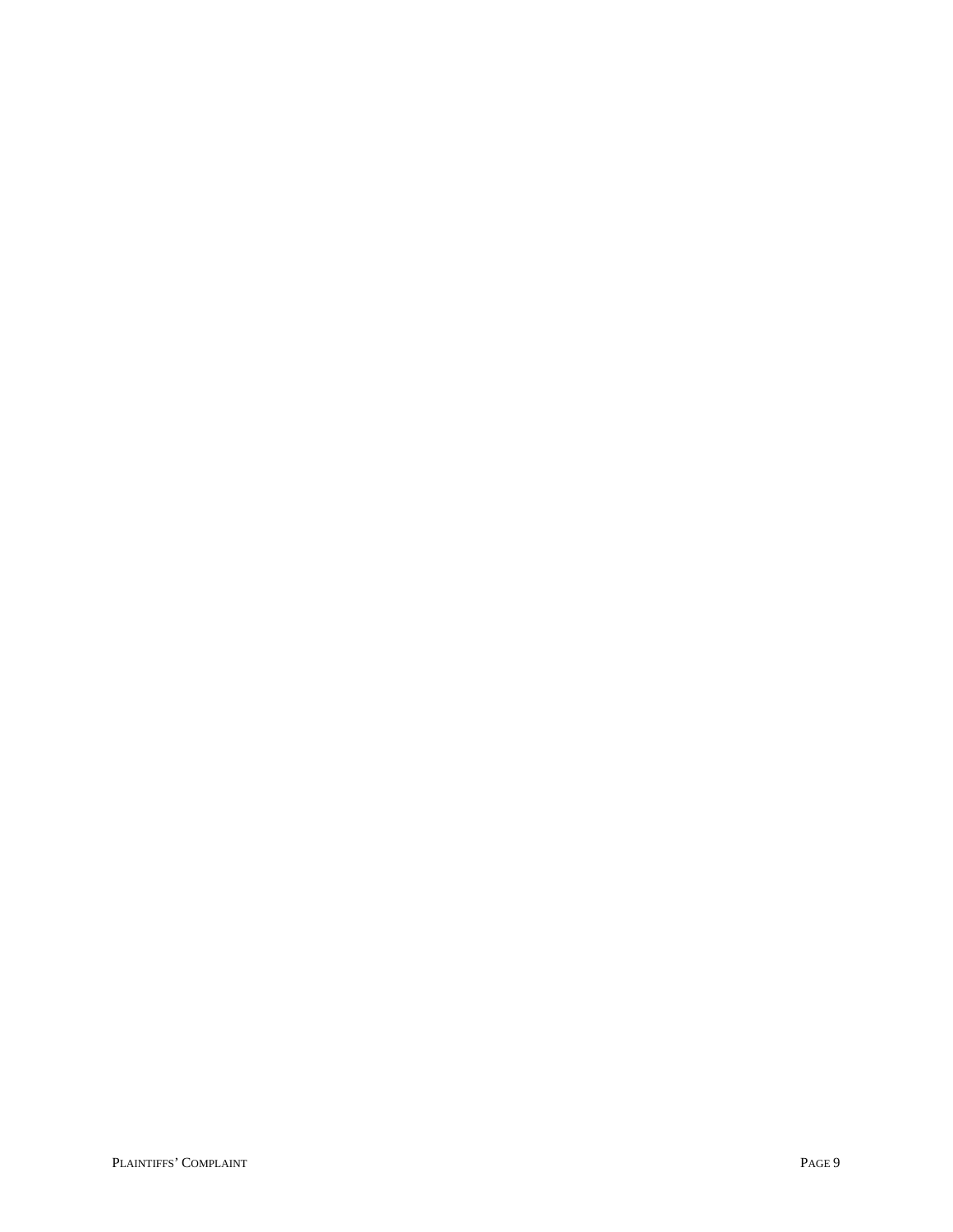### **McKOOL SMITH, P.C.**

/s/ *Jason D. Cassady* 

Douglas A. Cawley, *Lead Attorney*  Texas State Bar No. 04035500 E-mail: dcawley@mckoolsmith.com Rosemary T. Snider Texas State Bar No. 18796500 Email: rsnider@mckoolsmith.com Stacie L. Greskowiak Texas State Bar No. 24074311 E-mail: sgreskowiak@mckoolsmith.com Ryan Hargrave Texas State Bar No. 24071516 Email: rhargrave@mckoolsmith.com **MCKOOL SMITH P.C.**  300 Crescent Court, Suite 1500 Dallas, Texas 75201 Telephone: (214) 978-4000 Telecopier: (214) 978-4044

Bradley W. Caldwell Texas State Bar No. 24040630 E-mail: bcaldwell@caldwellcc.com Jason D. Cassady Texas State Bar No. 24045625 E-mail: jcassady@caldwellcc.com John Austin Curry Texas State Bar No. 24059636 E-mail: acurry@caldwellcc.com Daniel R. Pearson Texas State Bar No. 24070398 Email: dpearson@caldwellcc.com Hamad M. Hamad Texas State Bar No. 24061268 E-mail: hhamad@caldwellcc.com **CALDWELL CASSADY CURRY P.C.**  1717 McKinney Ave., Suite 700 Dallas, Texas 75202 Telephone: (214) 810-4705 Telecopier: (214) 481-1757

Robert M. Parker Texas State Bar No. 15498000